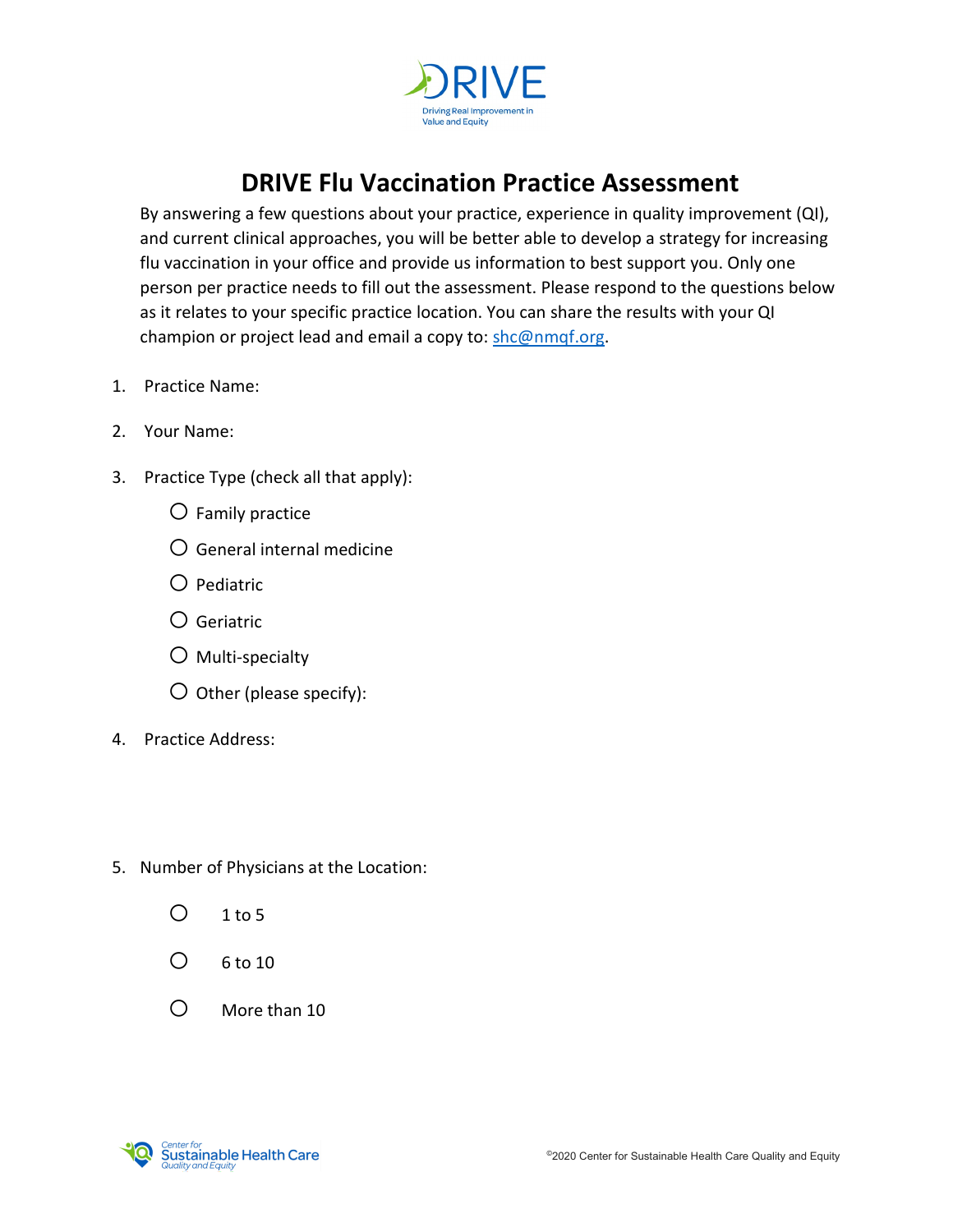

6. Number of Other Health Care Providers and Staff at Practice Location (check all that apply):

|                           | 1 to 2 | $3$ to $5$ | More than 5 |
|---------------------------|--------|------------|-------------|
| Residents                 |        |            |             |
| Physicians assistants     |        |            |             |
| Nurse practitioners       |        |            |             |
| Pharmacists               |        |            |             |
| <b>Nurses</b>             |        |            |             |
| <b>Medical assistants</b> |        |            |             |
| Practice managers         |        |            |             |
| Receptionists             |        |            |             |
| Other                     |        |            |             |

- 7. Practice Setting (mark only one):
	- $O$  Independent, physician owned practice
	- O Hospital or health system owned practice
	- $O$  Academic medical center
	- $O$  Federally qualified health center
	- $O$  Residency program
	- $O$  Other (please specify):
- 8. Estimated Total Number of Patients at Practice Site:

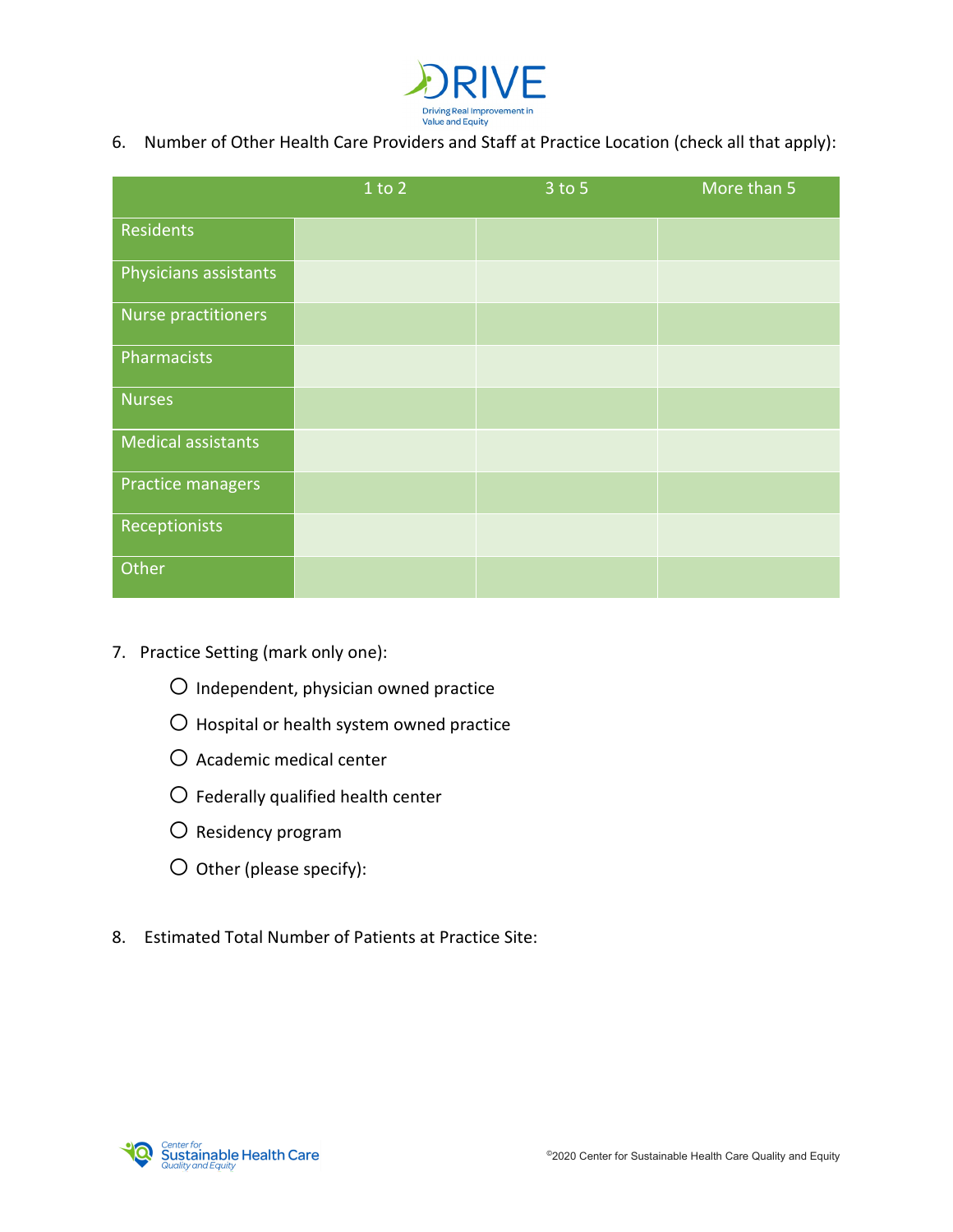

## 9. Estimated Patient Demographics (check all the boxes that apply):

|                                              | More than 50% | 25% to 50% | 10% to 25% | Less than 10% |
|----------------------------------------------|---------------|------------|------------|---------------|
| White, non-Hispanic                          |               |            |            |               |
| African American or Black                    |               |            |            |               |
| <b>Hispanic or Latino</b>                    |               |            |            |               |
| Asian                                        |               |            |            |               |
| American Indian or<br><b>Alaskan Native</b>  |               |            |            |               |
| Native Hawaiian or other<br>Pacific Islander |               |            |            |               |
| Medicare recipient                           |               |            |            |               |
| Medicaid recipient                           |               |            |            |               |
| Primary language is English                  |               |            |            |               |

10. QI Experience (mark only one box):



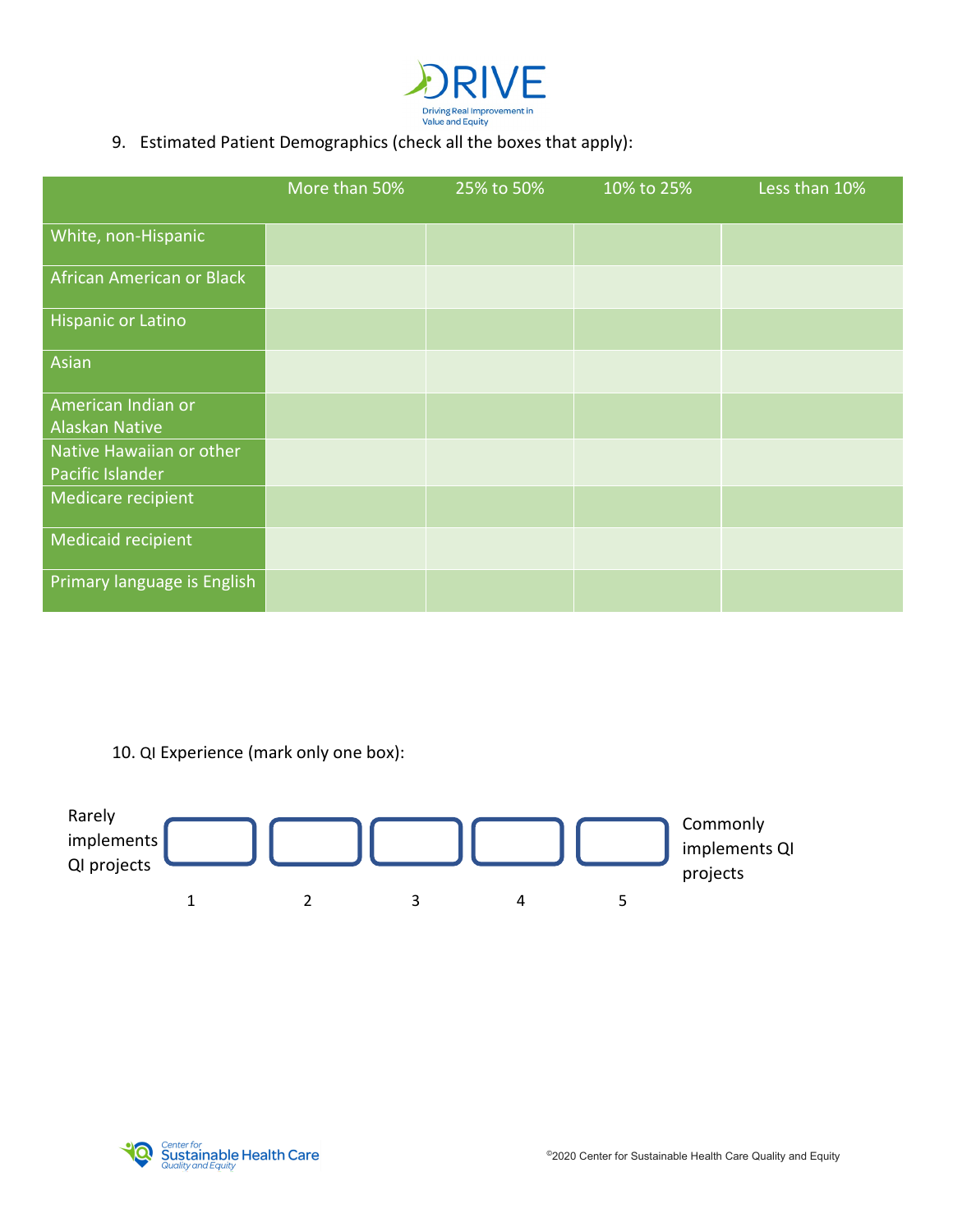

- 11. What QI resources does your practice have (check all that apply)?
	- $\overline{O}$  External QI expert support staff (e.g., QIO)
	- $\bigcirc$  EHR can be used for QI (e.g., identifying patient population for projects; addition of reminders to EHR)
	- $\overline{O}$  Strong leadership support for QI at practice site
	- $\bigcirc$  There are practice staff with implementation of QI programs as part of their job
	- $\overline{O}$  QI is required of practice for reimbursement (e.g., value-based payment programs) or professionalism (e.g., ACGME)
	- $\overline{O}$  Strong practice staff support for QI
	- $\overline{O}$  Practice ownership, such as the health system, provide support for QI
	- $O$  Other:
- 12. What priorities for QI, in general, does your practice have (check all that apply)?
	- $\Omega$  Enhance team-based care
	- $\bigcirc$  Improve workflow to create efficiencies in the practice
	- $\bigcirc$  Increase knowledge and implementation of motivational interviewing and shared decision-making
	- $\bigcirc$  Increase knowledge of QI approaches
	- $\bigcirc$  Meet performance improvement requirements for reimbursement, accreditation, or professionalism
	- $\bigcirc$  Improve linkages with community representatives or services
	- $\overline{O}$  Improve care coordination with specialists
	- $\bigcirc$  Reduce provider burnout
	- $\bigcirc$  Improve health equity
	- $\bigcirc$  Address health literacy
	- $\bigcirc$  Understand health status and needs of patient population and community
	- $\bigcirc$  Other (please specify):

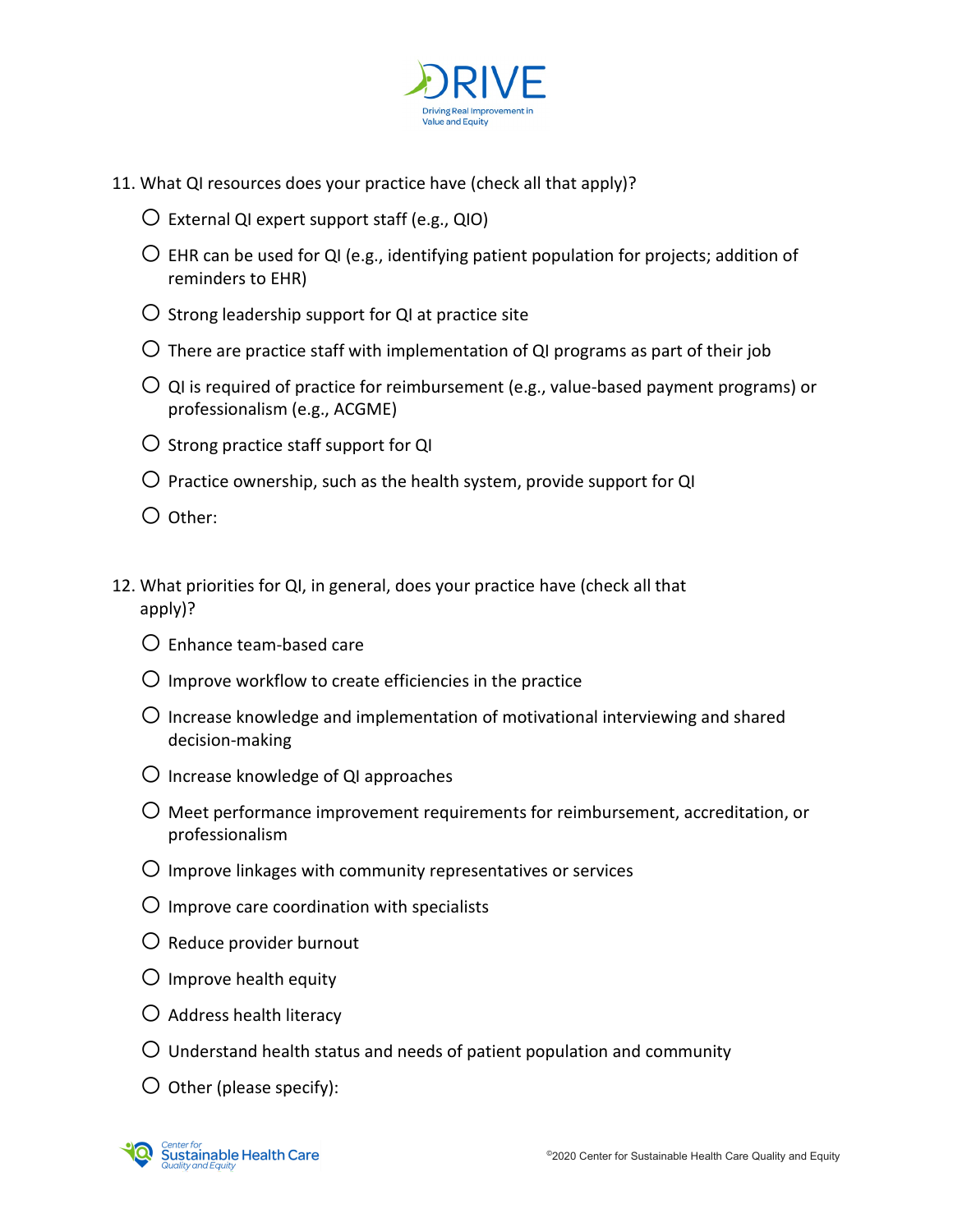

13. What barriers does your practice face to QI activities?

- 14. How does your practice approach community engagement (check all that apply)?
	- $\overline{O}$  Our health system leads community engagement activities
	- $\overline{O}$  We have compiled a list of contacts in the community who can provide social services or other support for our patients
	- $\overline{O}$  We have a patient/family/community advisory group that meets with us regularly to help us understand community needs
	- $\overline{O}$  We have a staff person that has the responsibility for connecting our patients in the community to other service providers and support (e.g., patient navigator)
	- $\overline{O}$  People from our practice routinely speak at community events and health fairs, educating the community about health issues and services
	- $\overline{O}$  Other (please specify):

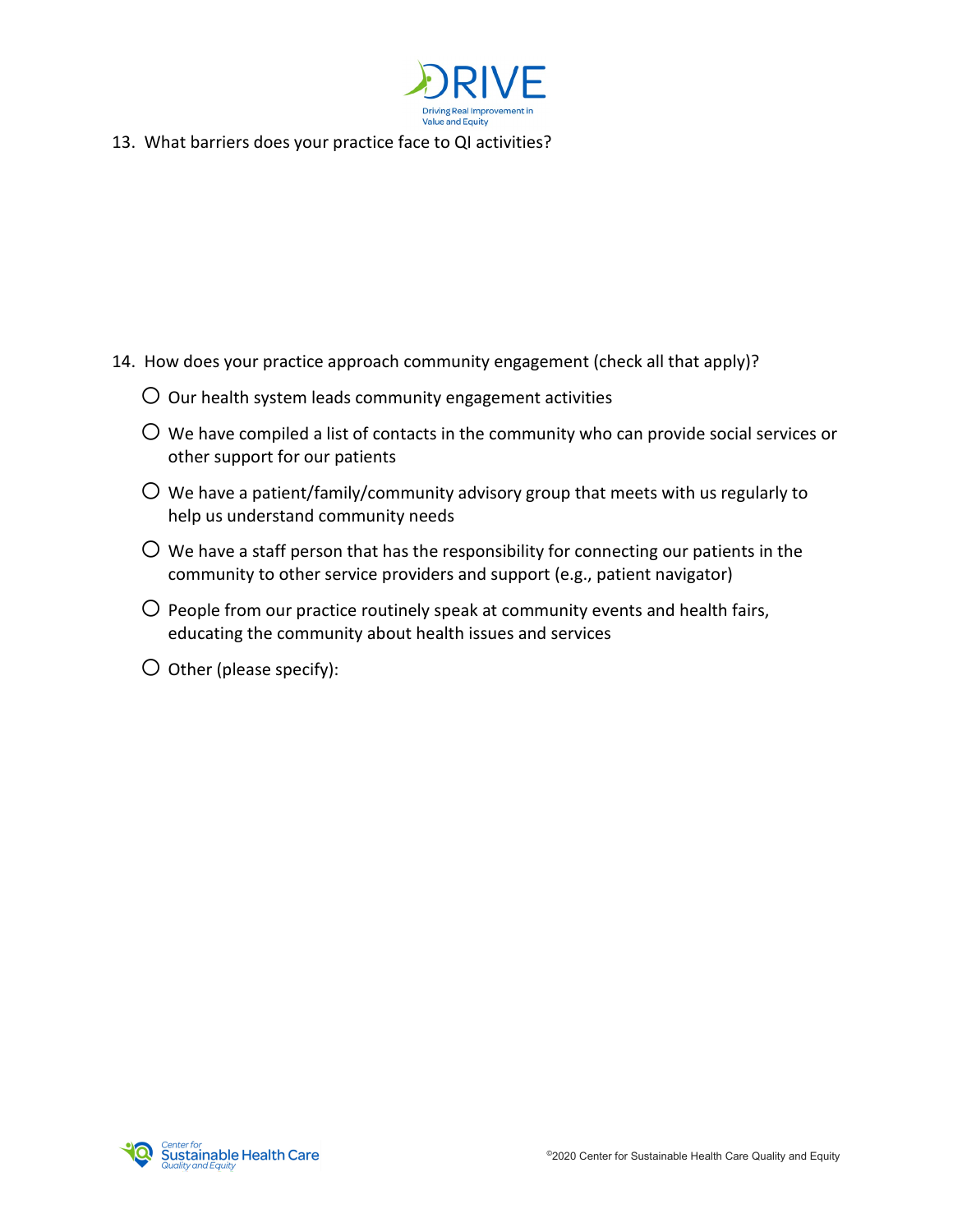

## 15. How often does your practice perform the following (check all that apply)?

|                                    | Rarely | Sometimes | <b>Usually</b> | Routinely |
|------------------------------------|--------|-----------|----------------|-----------|
| Ensure that all health care        |        |           |                |           |
| providers and staff receive a flu  |        |           |                |           |
| vaccine at your clinic             |        |           |                |           |
| Check at each visit during flu     |        |           |                |           |
| season whether the patient         |        |           |                |           |
| received a flu vaccine             |        |           |                |           |
| Monitor the percentage of your     |        |           |                |           |
| patients who have received the flu |        |           |                |           |
| vaccine via your EHR               |        |           |                |           |
| Recommend the flu vaccine to       |        |           |                |           |
| every patient                      |        |           |                |           |
| Provide language- and health       |        |           |                |           |
| literacy-appropriate educational   |        |           |                |           |
| materials on the flu to patients   |        |           |                |           |
| Send reminders to patients during  |        |           |                |           |
| flu season to come in for their    |        |           |                |           |
| vaccine                            |        |           |                |           |
| Administer flu vaccines            |        |           |                |           |
| Implement a standing order         |        |           |                |           |
| protocol for flu vaccination       |        |           |                |           |
| Document flu vaccination in the    |        |           |                |           |
| patient record                     |        |           |                |           |
| Document flu vaccines in the state |        |           |                |           |
| registry                           |        |           |                |           |
| Implement vaccine clinic           |        |           |                |           |
| Work with community leaders to     |        |           |                |           |
| promote awareness of and support   |        |           |                |           |
| for flu immunization               |        |           |                |           |
| Monitor the percentage of patients |        |           |                |           |
| who have received the flu vaccine  |        |           |                |           |
| by race/ethnicity via HER          |        |           |                |           |
| Engage with diverse patient        |        |           |                |           |
| populations to determine optimal   |        |           |                |           |
| strategy                           |        |           |                |           |

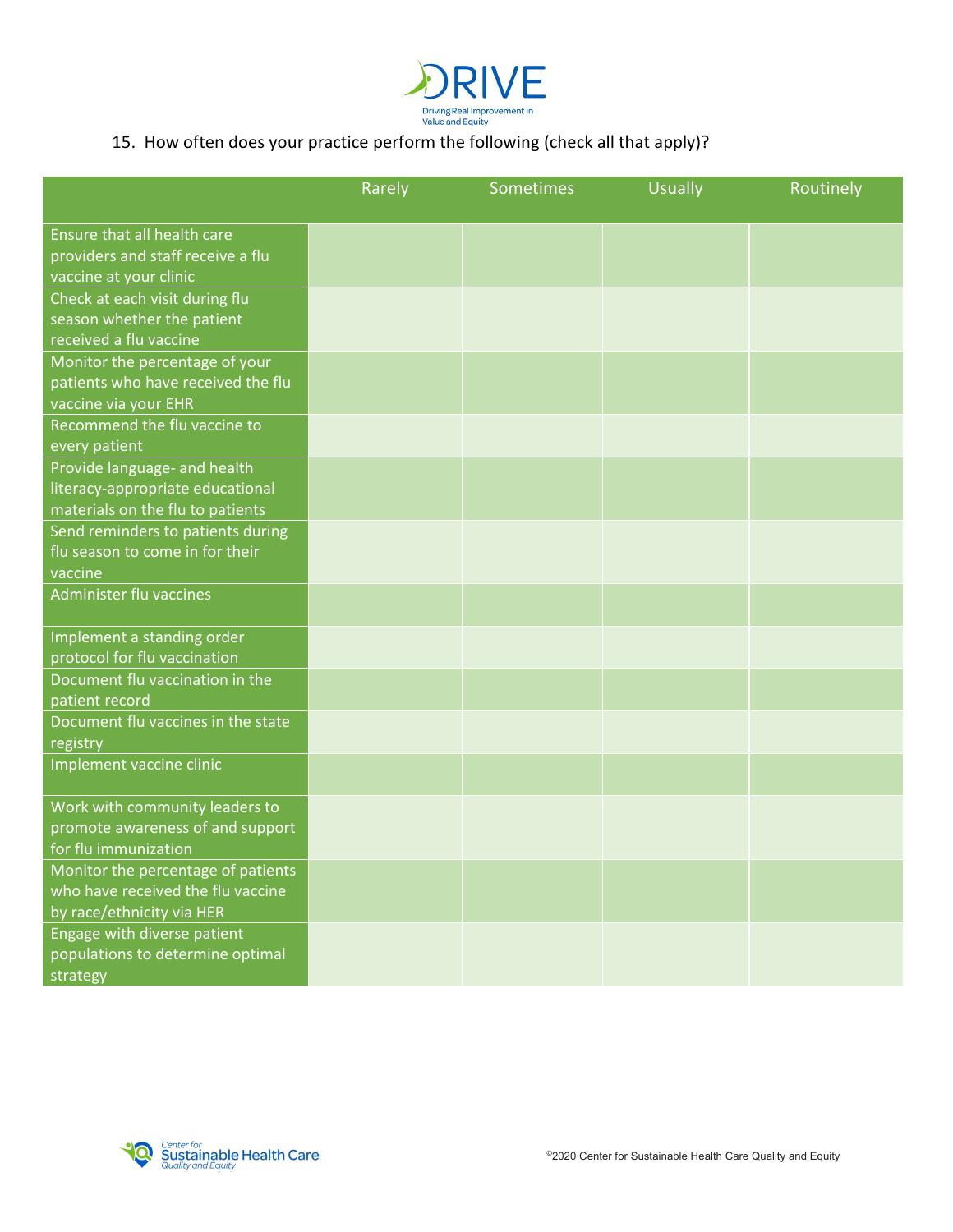

- 16. What barriers do your patients face to flu immunization (check all that apply)?
	- o Mistrust
	- $\bigcirc$  Fear (e.g., fear of getting the flu from the vaccine)
	- $\bigcirc$  Access to care (e.g., delays in getting an appointment, lack of health insurance, costs)
	- $\overline{O}$  Lack of knowledge about the important of flu immunization
	- $\overline{O}$  Travel barriers to immunization providers
	- $\overline{O}$  Lack of adequate supply of vaccine at practice
	- $O$  I'm not sure
	- $\bigcirc$  Other (please specify):
- 17. Which of the following organizational factors are relevant to your practice (check all that apply)?
	- $\overline{O}$  Flu vaccination rates are part of how our practice/clinicians are assessed by the overall health system
	- $\overline{O}$  Value-based payments are linked to flu vaccination performance for our practice/clinicians
	- $\overline{O}$  Flu vaccination is a system-wide priority
	- $\bigcirc$  Health care providers in our system are required to get a flu vaccine
	- $\overline{O}$  Our health care system takes care of flu vaccine purchasing
	- $\overline{O}$  Our health care system decides which specific flu vaccines will be purchased by our practice
	- $\overline{O}$  Our health care system promotes flu vaccination through EHR data feedback and provider reminders
	- $\overline{O}$  Our health care system works directly with the state vaccine registry to exchange data on immunizations
	- $\overline{O}$  Our health care system takes care of filing for reimbursement for our flu vaccines
	- $\overline{O}$  Our practice purchases its own flu vaccine
	- $\overline{O}$  Our practice files for reimbursement for our flu vaccines